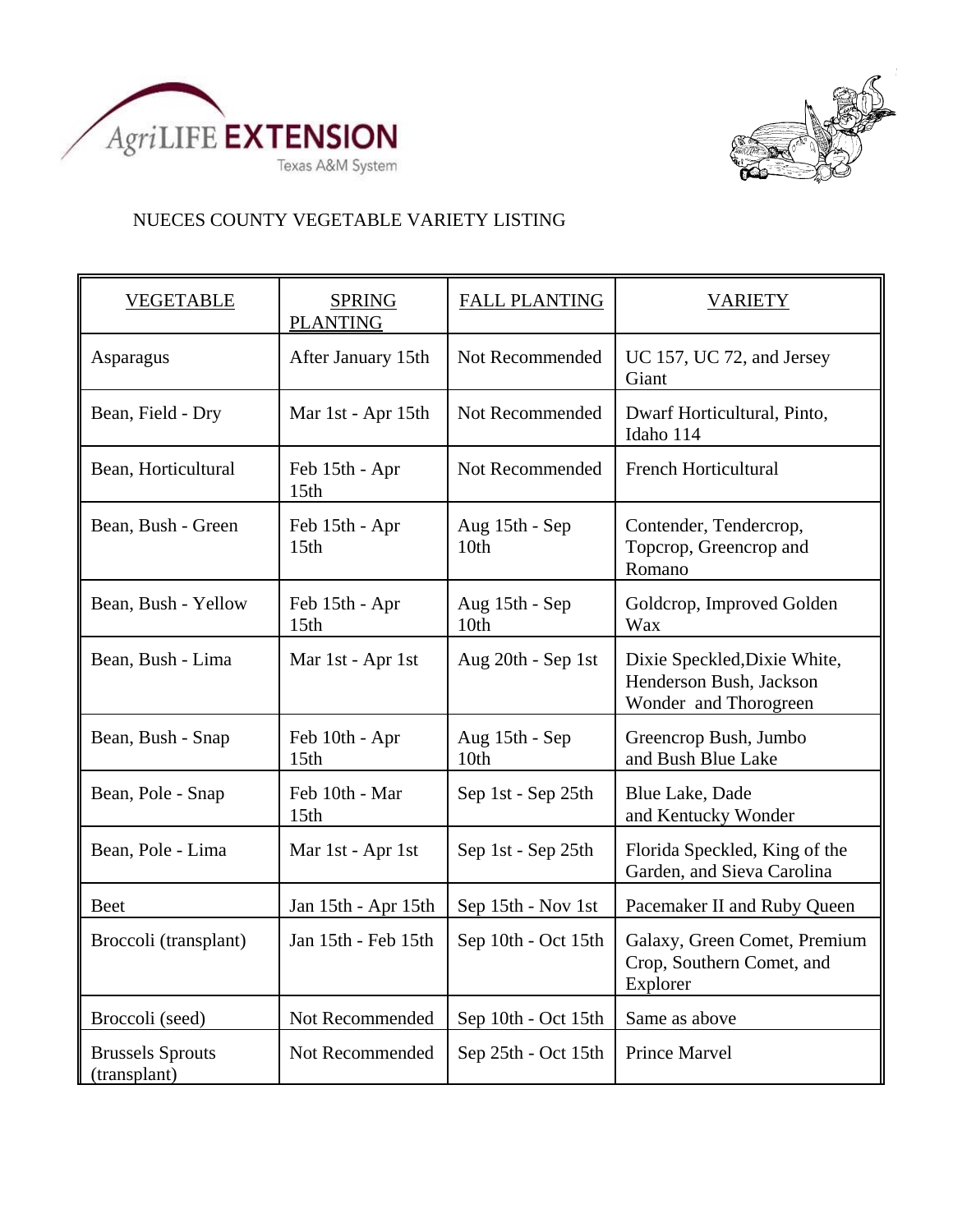| <b>VEGETABLE</b>            | <b>SPRING</b><br><b>PLANTING</b>   | <b>FALL PLANTING</b>   | <b>VARIETY</b>                                                                      |
|-----------------------------|------------------------------------|------------------------|-------------------------------------------------------------------------------------|
| Cabbage (seed)              | Not Recommended                    | Aug 1st - Oct 1st      | Rio Verde, Ruby Ball, Sanibel,<br>Savoy King, and Stonehead                         |
| Cabbage (transplant)        | Jan 15th - Feb 10th                | Sep 10th - Oct 15th    | Same as above                                                                       |
| Cabbage, Chinese            | Jan 15th - Feb 10th                | Sep 10th - Oct 15th    | Jade Pagoda and Michili                                                             |
| Cauliflower (seed)          | Not Recommended                    | Sep 1st - Oct 1st      | Snow King, Snow Crown                                                               |
| Cauliflower<br>(transplant) | Jan 15th - Feb 15th                | Sep 10th - Oct 15th    | Same as Above                                                                       |
| Carrot, Fresh               | Jan 15th - Feb 10th                | Sep 15th - Nov<br>20th | Imperator 58, Nantes, Orlando<br>Gold, TAM Gold Spike, and<br><b>Trophy</b>         |
| Carrot, Processing          | Jan 15th - Feb 10th                | Sep 15th - Nov<br>20th | Danvers 126, Gold King<br>and Spartan Bonus                                         |
| Carrot, Baby                | Jan 15th - Feb 10th                | Sep 15th - Nov<br>20th | Short 'n Sweet                                                                      |
| Celery                      | Not Recommended                    |                        | <b>Utah 52-70</b>                                                                   |
| Chard, Swiss                | Jan 15th - May 1st                 | Sep 1st - Oct 20th     | Fordhook Giant, Lucullus<br>Rhubarb Chard and Ruby                                  |
| Chives                      | Perennial - seed in Early Spring   |                        | Chinese (Alliumshoenprasum),<br>and Chives garlic Allium<br>tuberosum).             |
| Collards                    | Jan 15th - Mar 1st                 | Sep 1st - Oct 20th     | (Kale) Blue Max, Georgia<br>Southern                                                |
| Corn, Sweet                 | Feb 15th - Mar<br>15 <sub>th</sub> | Sep 1st - Sep 10th     | Calumet, Capitan, Honeycomb,<br>Metit, Sweet G-90, Kandy<br>Korn, Summer Sweet 7800 |
| Corn, Sweet White           | Feb 15th - Mar 1st                 | Sep 1st - Sep 10th     | <b>Silver Queen</b>                                                                 |
| Cucumber, Pickling          | Feb 10th - Apr<br>10th             | Sep 1st - Jan 10th     | Crispy, Carolina, Liberty                                                           |
| Cucumber, Slicer            | Feb 10th - Apr<br>10th             | Sep 1st - Jan 10th     | Burpless, Dasher II, Sweet Slice<br>and Sweet Success                               |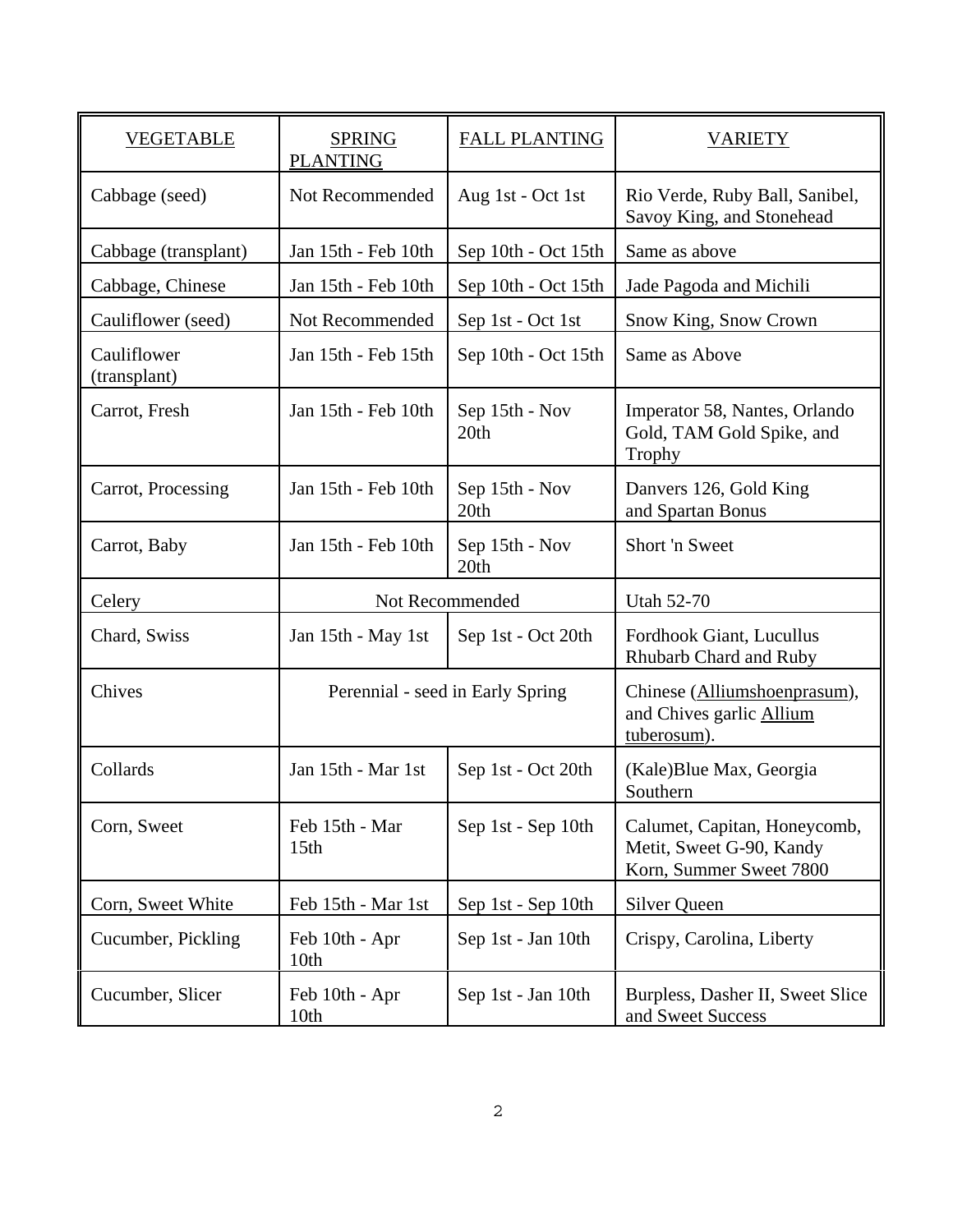| <b>VEGETABLE</b>                 | <b>SPRING</b><br><b>PLANTING</b>   | <b>FALL PLANTING</b>   | <b>VARIETY</b>                                                                   |
|----------------------------------|------------------------------------|------------------------|----------------------------------------------------------------------------------|
| Dill                             | Mar 1st - Apr 1st                  | Sep 1st - Oct 1st      | Bouquet and Long Island<br>Mammoth                                               |
| Eggplant                         | Feb 20th - Mar<br>15 <sub>th</sub> | Jul 10th - Aug 10th    | Black Magic, Classic,<br>Dusky, Florida Hibush,<br>Florida Market (transplant)   |
| Eggplant, Oriental               | Feb 20th - Mar<br>15 <sub>th</sub> | Jul 10th - Aug 1st     | Ichibon, Long Tom and Tycoon                                                     |
| Endive, Broad Leaf<br>"Escarole" | Jan 15th - Feb 10th                | Oct 1st - Nov 15th     | Florida Deep Heart                                                               |
| Endive, Curly Leaf               | Jan 15th - Feb 10th                | Oct 1st - Nov 15th     | Green Curled and Salad King                                                      |
| Garlic (cloves)                  | Not Recommended                    | October -<br>November  | California<br>Early, Elephant, French Mild,<br>Mexican Pink, Texas White         |
| Horseradish                      | Not Recommended                    | October -<br>November  | Bohemian and Maliner Kren                                                        |
| Kale                             | Jan 15th - Mar 1st                 | Sep 15th - Oct 15th    | <b>Dwarf Scotch</b>                                                              |
| Kohlrabi                         | Jan 15th - Feb 10th                | Sep 1st - Oct 1st      | Early White Vienna<br>Grand Duke Hybrid                                          |
| Leek (transplant)                | Not Recommended                    | October -<br>December  | Broad, London, American Flag,<br><b>Electra</b> and Titan                        |
| Lettuce, Leaf                    | Jan 15th - Mar 15th                | Sep 1st - Nov 1st      | Buttercrunch, Prizehead, Salad<br>Bowl, Red Sails and Paris Island               |
| Lettuce, Head                    | Jan 15th - Mar 15th                | Sep 1st - Nov 1st      | Great Lakes 659 MT, Mission<br>Red Sails, Red Salad Bowl<br>Ruby and Salad Bowl. |
| Muskmelon<br>(Cantaloupe)        | Feb 20th - Apr<br>15 <sub>th</sub> | Aug 15th - Aug<br>30th | Ambrosia, Magnum 45,<br>Mission, Perlita, TAM Dew,<br>TAM, Uvalde, and Laguna    |
| Mustard                          | Jan 15th - Mar 15th                | Sep 1st - Dec 1st      | Green Wave, Large Smooth<br>Leaf and Tendergreen                                 |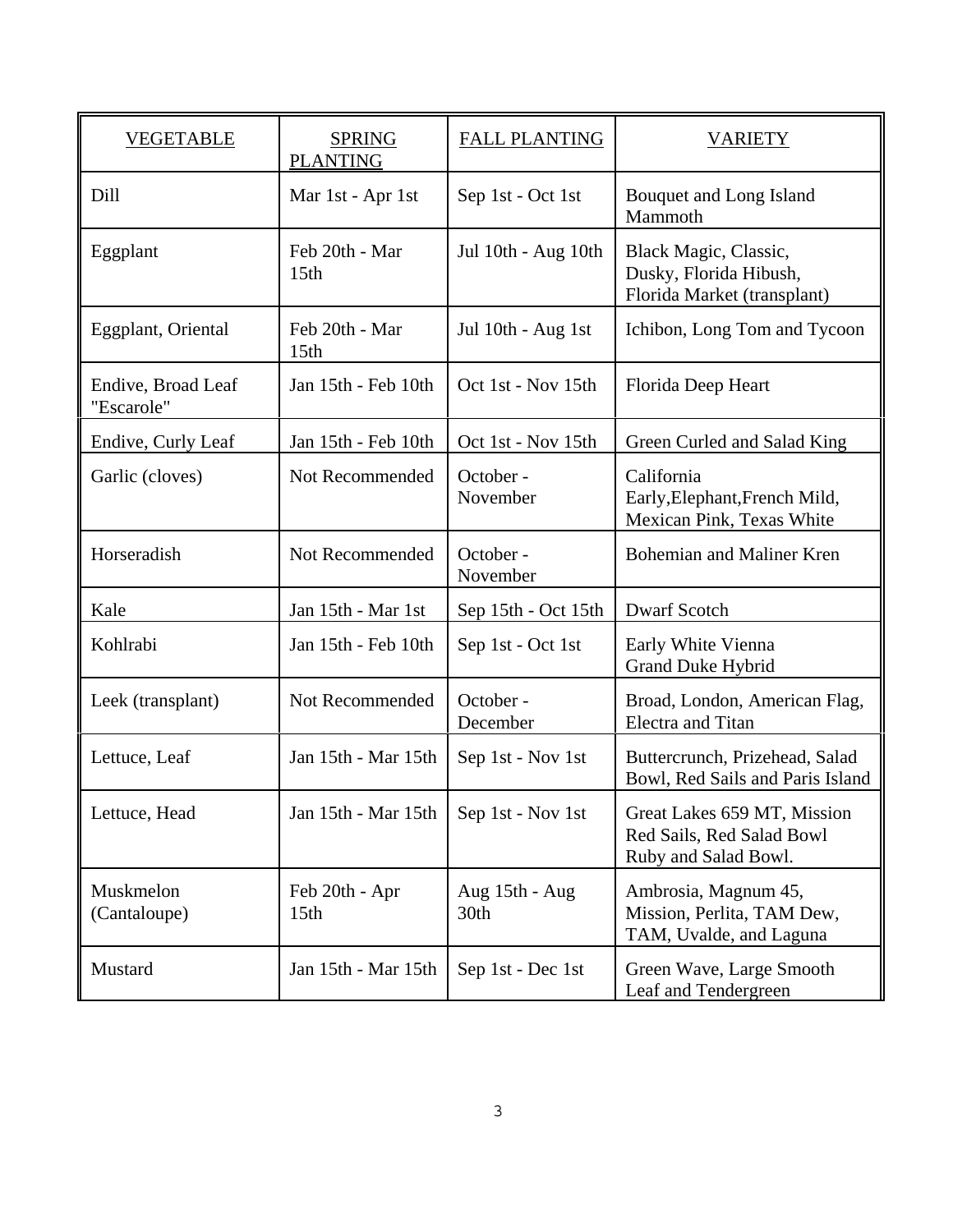| VEGETABLE                       | <b>SPRING</b><br><b>PLANTING</b>   | <b>FALL PLANTING</b>               | <b>VARIETY</b>                                                                                                                |
|---------------------------------|------------------------------------|------------------------------------|-------------------------------------------------------------------------------------------------------------------------------|
| Onion, Bulbing (seed)           | Not Recommended                    | Sep 1st - Oct 15th                 | White Granex, Yellow Granex,<br>Granex 33, TAMU Supersweet<br>(1015Y), Texas Early Grano<br>502, (Red) Burgundy, Red<br>Grano |
| Onion, Bulbing<br>(transplants) | Jan 15th - Feb 10th                | Not Available                      | Same as above                                                                                                                 |
| Onion, Bunching<br>(Scallions)  | Jan 15th - Feb 10th                | Not Available                      | White Knight, Beltsville<br><b>Bunching and Evergreen</b><br><b>Bunching</b>                                                  |
| New Zealand Spinach             | Feb 15th - Mar 1st                 | Not Recommended                    | Malabar (vine)                                                                                                                |
| Okra                            | Mar 15th - Jul 30th                | Not Recommended                    | Clemson Spineless, Emerald &<br>Lee                                                                                           |
| Parsley                         | Jan 15th - Feb 10th                | Sep 1st - Nov 1st                  | Moss Curled, Evergreen, &<br>Indian                                                                                           |
| Parsnip                         | Jan 15th - Feb 10th                | Oct 1st - Nov 1st                  | Haris Model & Large Hollow<br>Crown                                                                                           |
| Pea, English                    | Jan 10th - Feb 1st                 | Sep 15th - Oct 15th                | Wando, Little Marvel, Green<br>Arrow                                                                                          |
| Pea, Edible Pod                 | Jan 10th - Feb 1st                 | Sep 15th - Oct 15th                | Dwarf Gray Sugar, Sugar Snap,<br>Sugar bon, and Sugar Rae                                                                     |
| Pea, Southern                   | Mar 15th - May 1st                 | Aug 15th - Sep<br>15 <sub>th</sub> | California #5, Champion Cream,<br>Cream 40, Crowder, Mississippi<br>Silver, and Pink Eye Purple Hull                          |
| Pepper, Sweet<br>(transplant)   | Feb 20th - Mar<br>15 <sub>th</sub> | Aug 10th - Sep<br>10 <sub>th</sub> | Bell Tower, Pip, Emerald Giant,<br>Grande Rio 66, Jupiter<br>Shamrok,<br>Big Bertha, TAM Bell II,<br>Gypsy, and Sweet Banana  |
| Pepper, Hot<br>(transplant)     | Feb 20th - Mar<br>15 <sub>th</sub> | Aug 10th - Sep<br>10th             | Hungarian Wax, Long Red,<br>Cayenne, TAMU Mild<br>Jalepeno, Serrano, Cayenne, and<br>Hidalgo                                  |
| Peppers (seed)                  | Not Recommended                    | Jul 15th - Aug 1st                 | Same as above                                                                                                                 |
| Potato                          | Jan 15th - Feb 15th                | Sep 18th - Oct 1st                 | Red LaSoda, Norgold Russet,<br>Kennebec, and Norland                                                                          |
| Potato, Sweet (slips)           | Apr 1st - Jun 1st                  | Not Recommended                    | Centennial, Jewel, Cordner                                                                                                    |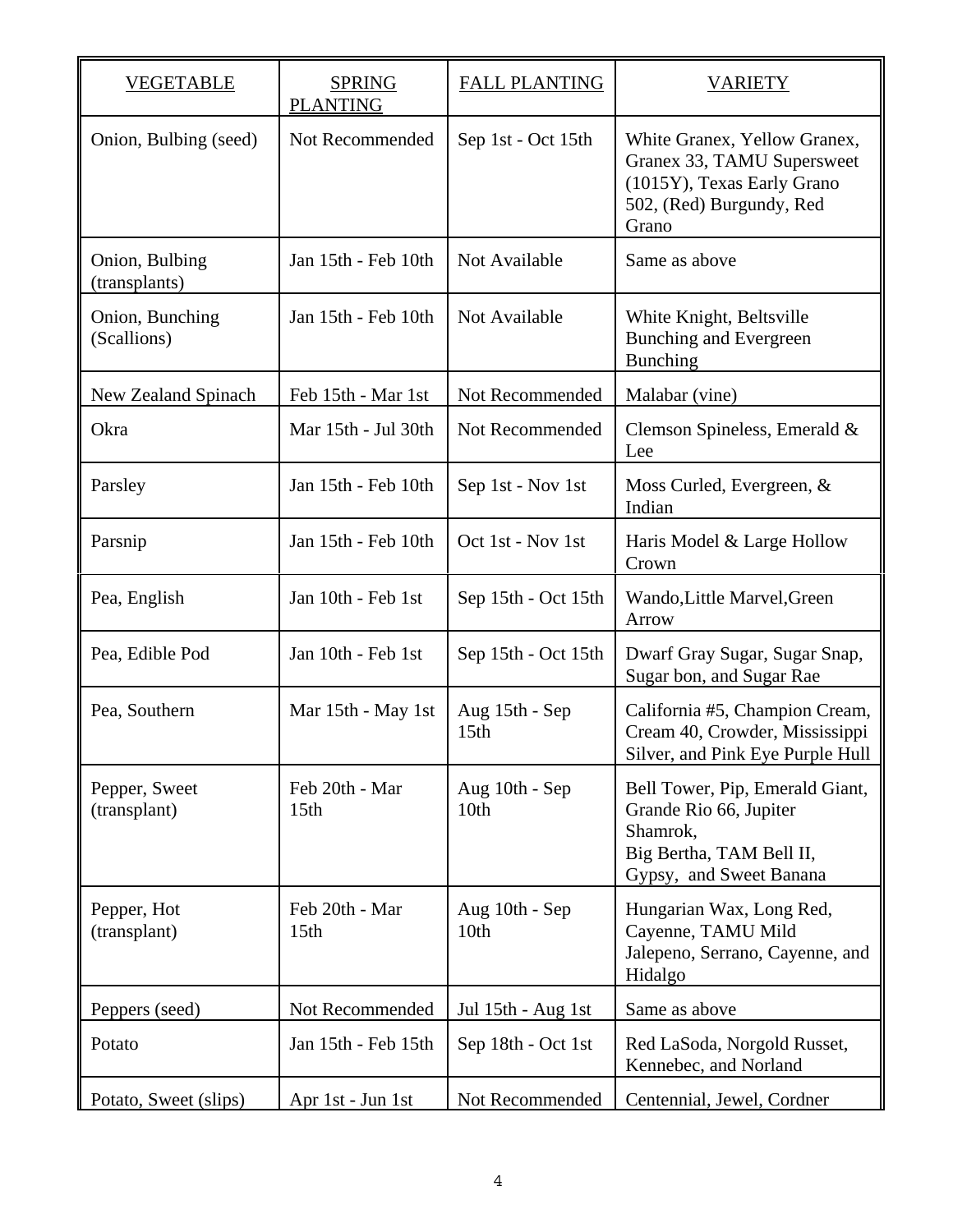| <b>VEGETABLE</b>                    | <b>SPRING</b><br><b>PLANTING</b>   | <b>FALL PLANTING</b> | <b>VARIETY</b>                                                                                                                                                 |
|-------------------------------------|------------------------------------|----------------------|----------------------------------------------------------------------------------------------------------------------------------------------------------------|
| Pumpkin                             | Mar 10th - May<br>15 <sub>th</sub> | Aug 1st - Aug 10th   | Jack O'Lantern, Funny Face,<br>Max, Connecticut Field,<br>Jackpot, Small Sugar, and Spirit                                                                     |
| Radish                              | Jan 15th - Apr 15th                | Sep 1st - Dec 1st    | Champion, Red Prince,<br>Summer Cross, and White Icicle                                                                                                        |
| Rutabaga                            | Not Recommended                    |                      | American Purple Top                                                                                                                                            |
| Spinach                             | Jan 1st - Feb 10th                 | Sep 15th - Dec 1st   | Coho, Green Valley II, Ozarka<br>$\mathbf{I}$                                                                                                                  |
| Squash, Summer-<br>yellow           | Feb 10th - Apr<br>10th             | Sep 1st - Oct 1st    | Multipik and Dixie                                                                                                                                             |
| Squash, Summer-green                | Feb 10th - Apr<br>10th             | Sep 1st - Oct 1st    | Zucco, Elite, and Senator                                                                                                                                      |
| Squash, Summer-white                | Feb 10th - Apr<br>10th             | Sep 1st - Oct 1st    | Patty Pan, St. Pat Scallop                                                                                                                                     |
| Squash, Winter                      | Feb 10th - Apr<br>10th             | Aug 1st - Sep 1st    | Blue Hubbard, Buttercup,<br>Table Ace, Table King,<br>Waltham, Butternut, &<br>Vegetable Spaghetti                                                             |
| Tomato, Large Fruit<br>(transplant) | Feb 20th - Mar<br>15 <sub>th</sub> | Aug 1st - Aug 10th   | Bigset, Bingo, Celebrity,<br>Better Boy, Carnival, Jackpot,<br>Spring Giant, and Merced                                                                        |
| Tomato, Small Fruit<br>(transplant) | Feb 10th - Mar<br>15 <sub>th</sub> | Aug 1st - Aug 10th   | Cherry Supreme, Porter<br>Improved, Porter's Pride, Red<br>Cherry, and Small Fry                                                                               |
| Tomato, Processing<br>(transplant)  | Feb 10th - Mar<br>15 <sub>th</sub> | Aug 1st - Aug 10th   | Chico III, Heinz<br>1370, Napoli, Roma                                                                                                                         |
| Tomato (greenhouse)                 | Feb 10th - Mar<br>15 <sub>th</sub> | Aug 1st - Aug 10th   | Tropic Plus and Tuckcross 533                                                                                                                                  |
| Tomato (seed)                       | Not Recommended                    | Jul 10th - Aug 1st   | Bigset, Bingo, Celebrity, Better<br>Boy, Jackpot, Spring Giant,<br>Carnival, Charrry Supreme,<br>Porter Improved, Porter's Pride,<br>Red Cherry, and Small Fry |
| Turnip                              | Jan 15th - Apr 15th                | Aug 20th - Dec 1st   | Just Right, Purple Top, White<br>Globe, Royal Globe, Tokyo<br>Cross, and (Greens) All Top                                                                      |